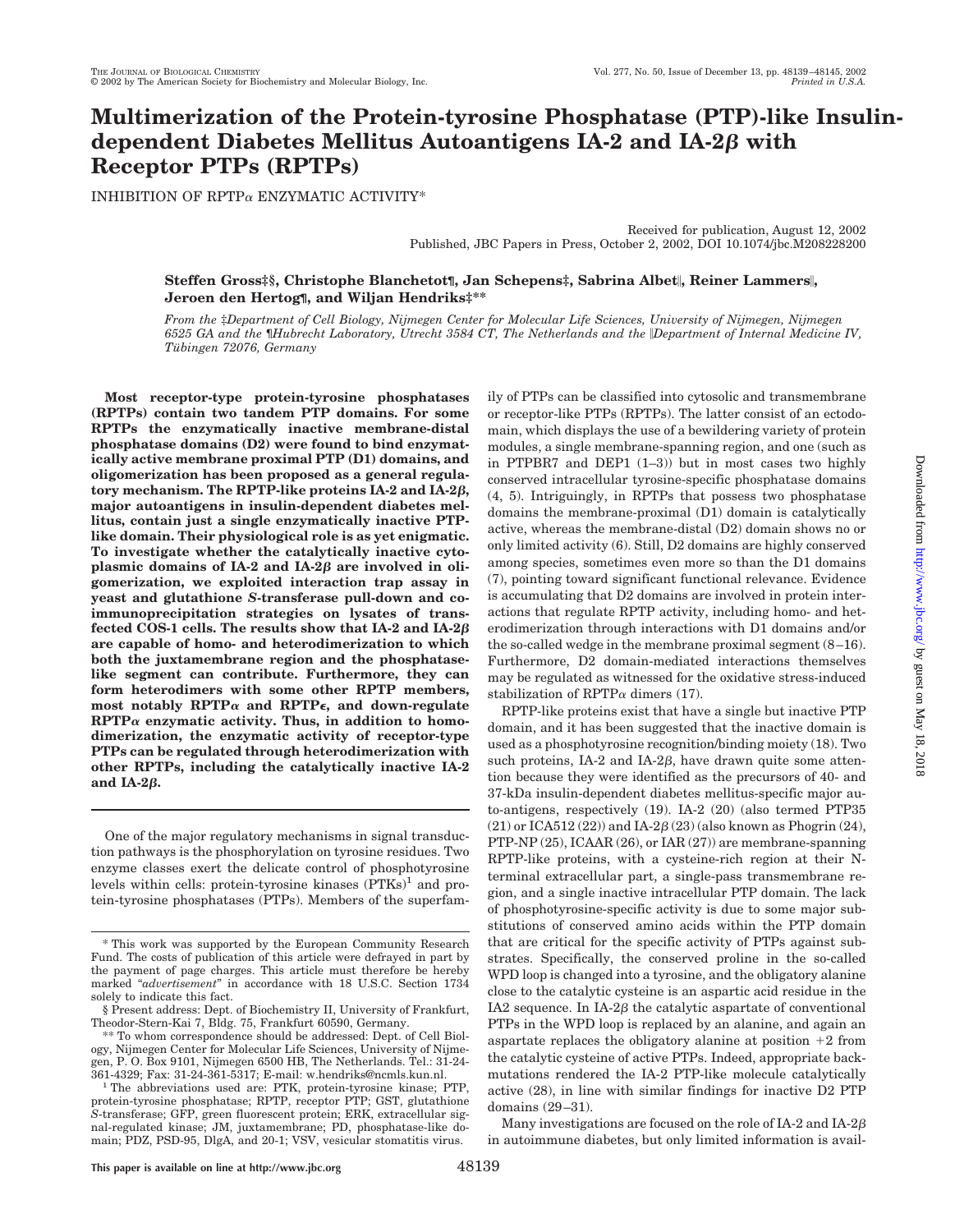able about the physiological role of these RPTP-like proteins. Their expression pattern is restricted to cells of neuroendocrine origin where they are found as intrinsic membrane proteins of secretory granules (24, 32). Several studies have suggested their association with the cell cytoskeleton (32–34), which may be increased upon stimulation of insulin secretion (33). Recently, the binding of IA-2 to the PDZ domain of  $\beta$ 2-syntrophin and neuronal nitric-oxide synthase in pancreatic beta cells has been reported (35), and a model showing how IA-2 can link secretory granules with the cytoskeleton and signaling pathways regulating secretion has been proposed (36). Both IA-2 and IA-2 $\beta$  also bind to the carboxyl-terminal domain of a novel  $spectrum, \beta IV$  spectrin, and, although the intracellular localization is different, a transient interaction *in vivo* during the intracellular route of this protein cannot be excluded (37). This suggests that perhaps  $IA-2$  and  $IA-2\beta$  are involved in the regulation of neuropeptide or peptide hormone secretory pathways, and some data even imply reversible phosphorylation of these RPTP-like proteins in the regulation of secretory-granule mobilization and recruitment in exocytosis (38).

Here we report that IA-2 and IA-2 $\beta$  form homo- and heterodimers and can associate with other RPTP members. Importantly, co-expression of IA-2 and IA-2 $\beta$  together with  $RPTP\alpha$  reduces the enzymatic activity of the latter. Oligomerization has been proposed as a regulatory mechanism for catalytically active PTPs (15). Our findings indicate that the regulation of the enzymatic activity of RPTPs may in addition depend on the association with RPTP-like, catalytically inactive family members such as  $IA-2$  and  $IA-2\beta$ .

### MATERIALS AND METHODS

*Plasmids and Constructs—*PCR fragments encompassing different regions of IA2 and IA-2 $\beta$  were cloned in pEG202 or pJG4-5 for the two-hybrid binding assay to create a fusion protein with the LexA DNA-binding domain, as well as a fusion with the LexA DNA activation domain, respectively, in pGEX to make GST fusion proteins, in pSG8VSV to make VSV-tagged fusion proteins or in pEGFP to obtain GFP fusion proteins. The different domains of IA-2 and IA-2 $\beta$  encompassed the following residues: the cytoplasmic domain of IA-2 (amino acid residues  $601-979$ ,  $GenBank^{TM}$  accession number  $Q60673$ ), the phosphatase domain of IA-2 (amino acids 733–979), the juxtamembrane region of IA-2 (amino acids 601–732), the cytoplasmic domain of IA-2*B* (amino residues  $622-1001$ , accession number P80560), the IA-2 $\beta$  phosphatase domain (amino acids 767–1001), and the juxtamembrane region of IA-2 $\beta$  (residues 636–785). To generate expression plasmids for carboxyl-terminally myc epitope-tagged IA-2 and IA-2 $\beta$ , the stop codon was replaced by an oligonucleotide sequence encoding a *Bam*HI or *Bgl*II site, respectively, using PCR. Restriction fragments of the phosphatase cDNAs were ligated into a cytomegalovirus promoter-based expression vector in a way that the open reading frame of the cDNAs was fused in-frame to a sequence encoding a five times-repeated myc epitope in the vector. All PCR-generated constructs were checked for mutations by automated DNA sequencing.

The two-hybrid plasmid containing the phosphatase domain of PTP-BL and plasmids expressing VSV-tagged RPTPs DEP-1, RPTP $\sigma$ , and RPTP $\alpha$  or myc-tagged domains of RPTP $\epsilon$ , RPTP $\mu$ , and RPTP $\alpha$  have been described previously (14, 39, 40). The yeast two-hybrid plasmid containing the segment encoding 409 carboxyl-terminal residues of PTP-SL (which include the PTP domain) and the mammalian expression plasmids pSG8/PTP-SLcyt-VSV and pMyc-ERK2 will be described elsewhere.

*Two-hybrid Assay—*Plasmid DNAs and the yeast strain used for the interaction trap assay were provided by Dr. Roger Brent and colleagues (Massachusetts General Hospital, Boston, MA) and used as described previously (41). Plasmids expressing the cytoplasmic domains of IA-2 or IA-2 $\beta$  fused to the LexA transcriptional activation or DNA-binding domain were introduced in yeast strain EGY48 (*MATa trp1 ura3 his3 LEU2*::*pLexAop6-LEU2*) containing the reporter plasmid pSH18-34, which includes the *lacZ* reporter gene. Interactions were validated by growth and blue coloring on minimal agar plates lacking histidine, tryptophan, uracil, and leucine, which contain 2% galactose, 1% raffinose, and 80 mg/ml 5-bromo-4-chloro-3-indolyl-β-D-galactopyranoside, buffered at pH 7.0.

*Cells, Transfections, and Antibodies—*COS1 cells were cultured in Dulbecco's modified Eagle's medium (Invitrogen) supplemented with 5% fetal calf serum. Transient transfection of COS-1 cells was performed by the DEAE-dextran method. In brief, for a 10-cm dish 9-ml serum-free medium was mixed with 15  $\mu$ l of chloroquine (100 mM), 450  $\mu$ l of DEAE-dextran (1 mg/ml), and 5  $\mu$ g of plasmid DNA. Cells were washed once with serum-free medium, and the pre-mixed solution was added to the cells. Following a 2.5-h incubation, cells were shocked with  $10\%$  Me<sub>2</sub>SO in phosphate-buffered saline for 2 min. After gentle replacement of the Me<sub>2</sub>SO-containing medium, the cells were cultured for 24 h in Dulbecco's modified Eagle's medium containing 5% fetal calf serum.

Monoclonal antibodies P5D4 (reactive against the VSV-G epitopetag) and 9E10 (against the myc epitope tag) as well as the GFP-reactive polyclonal antiserum have been described previously (42–44). Polyvalent rabbit antiserum against IA-2 was a kind gift of Dr. Michael Christie (London, UK). Monoclonal antibody against GFP and polyvalent antiserum against the Myc tag were from Santa Cruz Biotechnology (Santa Cruz, CA).

*GST Pull-down Assay—*The cDNA parts encoding the cytoplasmic domains of IA-2 and IA-2 $\beta$  were amplified by PCR and subcloned into  $the \text{ pGEX vector}$  for isopropyl-1-thio- $\beta$ -D-galactopyranoside-induced expression in bacterial host *Escherichia coli* BL21(DE3). The recombinant proteins were purified with glutathione 4B-Sepharose beads as described previously (45). Triton X-100-soluble extracts (in buffer A: 50 mM HEPES, pH 7.5; 150 mM NaCl; 1.5 mM MgCl<sub>2</sub>; 1 mM EGTA; 10% glycerol; 1% Triton X-100; 1 mM phenylmethylsulfonyl fluoride; 10  $\mu$ g/ml aprotinin; 10  $\mu$ g/ml leupeptin; 10  $\mu$ g/ml pepstatin A) of transfected COS1 cells were incubated overnight at 4 °C with unloaded glutathione 4B-Sepharose beads or with beads loaded with  $2 \mu$ g of GST,  $GST-IA2cyt$ , or  $GST-IA2\beta cyt$ , respectively. Beads were then washed five times with buffer A, and bound proteins were eluted in SDS sample buffer, subjected to SDS-PAGE, and analyzed by Western blotting with anti-VSV antibodies.

*Immunoprecipitation—*Cells were harvested and lysed by scraping in  $500 \mu l$  of ice-cold buffer A. After 5 min of incubation on ice, the lysate was centrifuged for 20 min at  $13,000 \times g$  at 4 °C. Cleared lysates were used for immunoprecipitation with 5  $\mu$ l of protein A-Sepharose CL-4B or protein G-Sepharose 4 Fast Flow beads preloaded with monoclonal antibody P5D4  $(2 \mu)$  of ascites fluid) or 9E10  $(1 \text{ ml of hybridoma culture})$ supernatant) at 4 °C overnight, while rotating. The immunoprecipitates were washed four times with 1.0 ml of lysis buffer and boiled for 5 min in 20  $\mu$ l of 2 $\times$  sample buffer (100 mM Tris-HCl, pH 6.8; 200 mM dithiothreitol; 4% SDS; 0.2% bromphenol blue; 20% glycerol). Proteins were resolved on 12% polyacrylamide gels and transferred to nitrocellulose membranes by Western blotting. Blots were blocked using 5% nonfat dry milk in TBST (10 mM Tris-HCl, pH 8.0; 150 mM NaCl; 0.1% Tween 20). Incubations with primary antibodies were done overnight at 4 °C. Incubations with secondary antibodies (20,000 times diluted peroxidase-conjugated goat anti-mouse or rabbit IgG), and subsequent washes were done in TBST at room temperature. Labeled bands were visualized using freshly prepared chemiluminescent substrate (100 mM Tris-HCl, pH 8.5; 1.25 mM *p*-coumaric acid; 0.2 mM Luminol; 0.009%  $H<sub>2</sub>O<sub>2</sub>$ ).

*PTP Assay—*COS1 cells, seeded in 6-cm dishes, were transiently transfected as indicated above. Cell extracts were obtained in the absence of phosphatase inhibitors, and assayed for PTP activity using pNPP as a substrate. Before harvesting, cells were washed twice with ice-cold phosphate-buffered saline. 200  $\mu$ l of PTP assay buffer (0.1 mM succinic acid, pH 6.9; 150 mm NaCl; 1 mm EDTA; note the absence of phosphatase inhibitors) was added and cells were scraped. After freezing in liquid nitrogen and thawing, the cells were sonicated twice for 10 s. The obtained lysates were cleared by centrifugation at  $20,000 \times g$ at 4 °C for 20 min, and equal amounts of the extracts were analyzed directly by SDS-PAGE and immunoblotting. Obtained immunoreactivity for RPTP $\alpha$  protein was quantified by densitometric scanning of the ECL-generated x-ray film exposure using only the linear density range of the film. In parallel, aliquots were incubated in 500  $\mu$ l of PTP assay buffer containing 10 mM pNPP as a substrate. At two different time points (30 and 60 min)  $200-\mu l$  aliquots were taken, and the reaction was stopped by adding 200  $\mu$ l of 2 M NaOH. The  $A_{415 \text{ nm}}$  value was measured spectrophotometrically.

#### RESULTS

The Cytoplasmic Domains of IA-2 and IA-2<sub>β</sub> Interact—The recent finding of catalytically inactive membrane-distal RPTP phosphatase domain (D2) binding to enzymatically active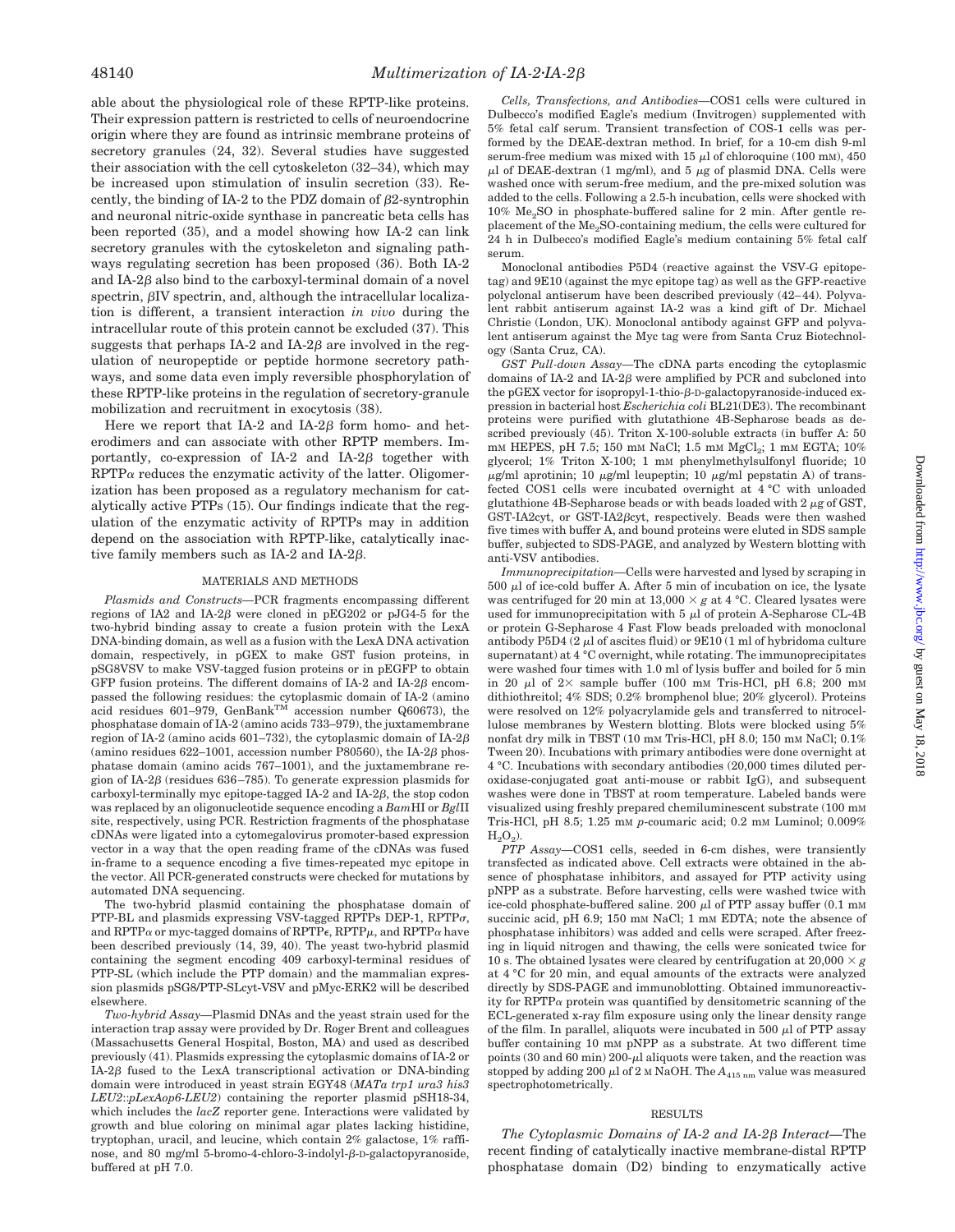

FIG. 1. **Binding of the cytoplasmic domain of IA-2** $\beta$  **to the cytoplasmic regions of IA-2 and IA-2 in the yeast two-hybrid system.** The cDNA part encoding the cytoplasmic domain of  $IA-2\beta$  was fused to the LexA transactivation domain in the pJG4–5 vector and transfected in the EGY48 yeast strain expressing the LexA DNA-binding domain fusions of the IA-2 or IA-2 $\beta$  cytoplasmic domain. The baitprey combinations were scored for interaction potential using a  $\beta$ -galactosidase activity-dependent blue coloring assay alone (*A*) or in combination with growth selection on medium lacking leucine (*B*). Only IA-2 and/or IA-2 $\beta$  combinations scored positively. The cytosolic part of PTPBR7, identical to the last 409 residues of PTP-SL (3) and the carboxyl-terminal 360 amino acids of PTP-BL (40), representing PTP domains of unrelated phosphatases, did not interact with  $IA-2$  or  $IA-2\beta$ , demonstrating specificity. Empty vectors were included as negative controls.

membrane proximal PTP (D1) domains firmly established the dimerization potential of PTP domains (14, 46, 47). To investigate whether the catalytically inactive cytoplasmic regions of the RPTP-like proteins IA-2 and IA-2 $\beta$ , which share a high sequence homology (72%), are capable of forming dimers, we exploited the LexA-based interaction trap in yeast (41). The complete cytoplasmic portions of mouse IA-2 and IA-2 $\beta$  were subcloned in the appropriate bait as well as prey vectors, and following yeast transformation the combinations were scored for binding. The results reveal both homo- and heterodimeric interactions among the cytoplasmic domains of IA-2 and IA-2 $\beta$ (Fig. 1). These findings are specific, because both protein segments did not display binding to the protein encoded by the empty vector nor with phosphatase domain-containing segments of the unrelated PTP-SL/PTPBR7 (3) and PTP-BL (40).

As an independent means to underscore the observed interactions, we performed GST pull-down experiments (data not shown). Indeed, the bacterially expressed cytoplasmic region of IA-2 fused to GST (GST-IA2cyt), but not GST alone, could pull down the GFP-tagged cytoplasmic domain of IA-2 (GFP-IA2cyt) from lysates of transfected COS-1 cells. Likewise, GST-IA2 $\beta$ cyt was incubated with lysates from COS-1 cells overexpressing  $GFP-IA2\beta$ cyt, and again the GST fusion protein demonstrated association with GFP-IA2 $\beta$ cyt. In this assay we also tested whether the intracellular domains of IA-2 and IA-2 $\beta$  are capable of forming heterodimers. Indeed, the bacterially expressed cytoplasmic domain of IA-2 successfully brought down the  $GFP$ -tagged cytoplasmic domain of  $IA-2\beta$  and, reciprocally,  $GFP-IA2cyt$  was pulled down by  $GST-IA2\beta cyt$  (data not shown).

Finally, to confirm the observed interaction also *in vivo* in mammalian cell systems, we co-expressed VSV-tagged cytoplasmic domains of IA-2 or IA-2 $\beta$  together with GFP-IA2cyt or  $GFP-IA2\beta$ cyt in COS-1 cells. In all combinations  $GFP-IA2$ cyt as well as GFP-IA2 $\beta$ cyt co-precipitated with VSV-IA2cyt or  $VSV-IA2\beta$ cyt (Fig. 2). The amount of GFP-tagged protein coprecipitated by VSV-IA2cyt appears to be more than that in the  $VSV-IA2\beta$ cyt precipitate, but this may relate to the lower expression level of  $IA-2\beta$ -derived proteins. In the reverse experiment, we were also able to show that the VSV-tagged domains co-precipitate with the GFP-containing constructs (data not shown).

*Heterodimers of Full-length IA-2 and IA-2β—The above* studies all depended on the use of truncated epitope-tagged



FIG. 2. The cytoplasmic regions of IA-2 and IA-2<sup>B</sup> can be co**precipitated.** COS1 cells were transiently transfected with VSV- or GFP-tagged cytoplasmic domains of IA-2 and IA-2 $\beta$  in various combinations. Upon immunoprecipitation of VSV-tagged proteins from cell lysates, co-precipitating proteins were detected using anti-GFP antiserum  $(A)$ . Interaction strengths for the various IA-2 and IA-2 $\beta$  combinations appear comparable when taking into account their respective expression levels in the lysates (*B* and *C*).

fragments of IA-2 and IA-2 $\beta$ . To investigate whether these interactions may take place under more physiological conditions, we used full-length proteins in co-immunoprecipitation experiments. In the absence of a mono-specific  $IA-2\beta$  antibody, we used full-length IA-2 $\beta$  that was tagged carboxyl-terminally with the VSV-G epitope in combination with full-length IA-2. The latter could be detected on Western blots using a rabbit polyclonal antiserum against IA-2 that hardly cross-reacts with IA-2 $\beta$ . Upon immunoprecipitation of IA-2 $\beta$ VSV indeed fulllength IA-2 was only detectable with the IA-2 antiserum when both proteins were co-expressed (data not shown), demonstrating the occurrence of full-length  $IA-2<sup>t</sup>IA-2<sup>\beta</sup>$  heterodimers.

To illustrate the specificity of the interaction, we performed a similar experiment but using carboxyl-terminally myc-tagged IA-2 $\beta$  and VSV-tagged full-length IA-2 in combination with a VSV-tagged version of the active tyrosine phosphatase domain of PTP-SL (3) or with myc-tagged ERK2, a protein kinase. Independent of whether the myc- or the VSV-tagged protein was immunoprecipitated, we could only observe precipitation of IA-2·IA-2 $\beta$  complexes (Fig. 3). No interaction of the PTP-like molecules with ERK2 protein kinase or PTP-SL tyrosine phosphatase (see also Fig. 1) was observed. Importantly, comparison of signal intensities indicated that heteromeric complex formation by the phosphatase-like molecules was extensive.

*Regions Involved in the Interactions—*To examine how the intracellular domains of IA-2 and IA-2 $\beta$  interact, we made deletion mutants consisting of the juxtamembrane (JM) region or the phosphatase-like domain (PD) only. These mutants, all containing the VSV tag at their amino terminus, were investigated for their ability to co-immunoprecipitate with the cytoplasmic parts of IA-2 and IA-2 $\beta$  (Fig. 4). As compared with the entire IA-2 cytoplasmic domain, the phosphatase domain by itself displayed a higher binding affinity toward GFP-IA2cyt and GFP-IA2 $\beta$ cyt. The JM region, however, turned out to be the most effective in co-precipitating GFP-IA2cyt and GFP- $IA2\beta$ cyt. To appreciate the difference in binding we should add that the ECL exposure time used in this experiment was much shorter than that used for Fig. 2. In contrast to the single band that is visible in lysates upon direct Western blot detection with anti-GFP antiserum, two sharp bands that are  $\sim$ 4 kDa apart were detected following the immunoprecipitation. The lower band probably represents a degradation product rendered during the overnight precipitation.

Interactions of IA-2 and IA-2β with Other Members of the *PTP Family—*Because dimerization of phosphatases has re-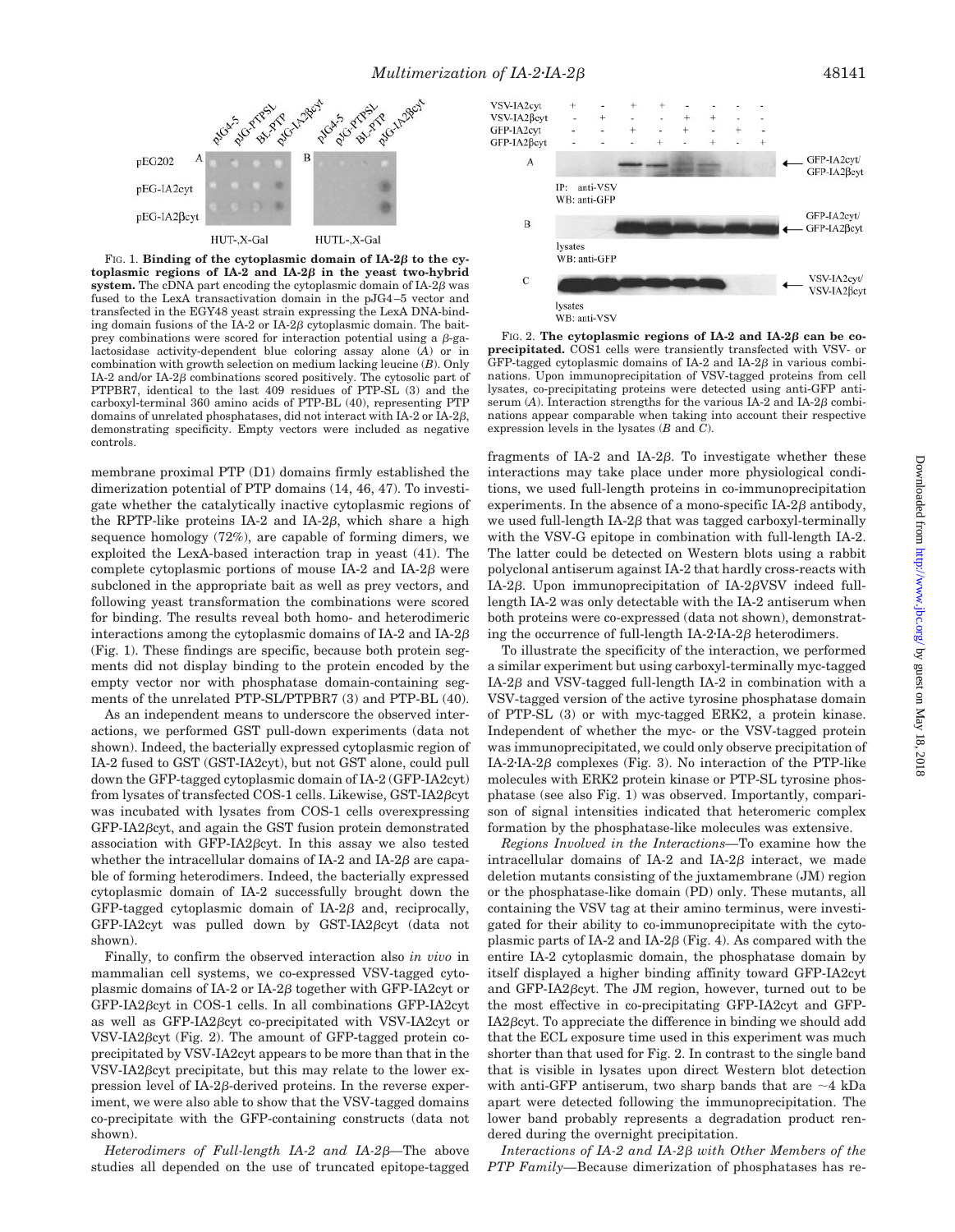

FIG. 3. **Strong and specific interaction between full-length IA-2 and IA-2.** COS1 cells were transiently transfected with constructs encoding myc-tagged full-length IA-2 or ERK2 and VSV-tagged full-length IA-2 $\beta$  or PTP-SL phosphatase domain. For the *left lanes* IA-2Myc protein was immunoprecipitated from cell lysates, and coprecipitating proteins were detected using a polyvalent anti-VSV antiserum. Only IA-2 $\beta$ VSV and not PTP-SLcyt-VSV was found to associate with IA-2Myc (*A*). The *right lanes* show results for immunoprecipitating  $IA-2\beta$ VSV and subsequent detection of associating proteins using polyvalent anti-myc. IA-2Myc but not Myc-ERK2 could be observed in the precipitate (*A*). Expression levels of tagged proteins in the lysates (*B*; one-twentieth of input) and the levels of immunoprecipitated proteins (*C*) are displayed in the *bottom panels*. The *upper band* in the *right lane* of *B* results from some spill-over from the sample on the *left*.

cently been described as a regulatory mechanism for several RPTPs  $(9-14)$ , we tested whether IA-2 and IA-2 $\beta$  can also interact with other RPTPs. Upon incubation of bacterially produced GST-IA2cyt and GST-IA2βcyt with lysates of COS-1 cells transfected with VSV-tagged RPTP $\alpha$ , RPTP $\sigma$ , and DEP-1, only the non-glycosylated form of  $RPTP\alpha$ , but not the other RPTPs, was found to bind to the GST fusion proteins (Fig. 5). The three RPTPs used in this assay all represent a different subfamily of RPTPs (5). The phosphatase domain of the protein-tyrosine phosphatases PTP-SL/ PTPBR7 and PTP-BL had failed to interact with IA-2 and  $IA-2\beta$  cytoplasmic domains in earlier experiments (Figs. 1) and 3), underscoring interaction specificity.

We subsequently performed co-precipitation experiments using transfected cell lysates containing myc-tagged portions of  $RPTP\alpha$ ,  $RPTP\epsilon$ , and  $RPTP\mu$  together with VSV-tagged cytoplasmic domains of IA-2 or IA-2 $\beta$ . RPTP $\alpha$  and RPTP $\epsilon$  belong to the same type IV subfamily of RPTPs, characterized by their short glycosylated extracellular parts, whereas  $RPTP\mu$  represents a member of the type II, cell adhesion molecule-like subfamily (4, 5). All cytoplasmic domains co-precipitated with those of IA-2 and IA-2 $\beta$ . Interactions of RPTP $\alpha$ , RPTP $\epsilon$ , and  $RPTP\mu$  cytoplasmic domains with IA-2 were more pronounced than with  $IA-2\beta$ , again probably reflecting the lower expression levels of  $IA-2\beta$  (data not shown).

*Multiple Interaction Sites in IA-2—*We used again the VSVtagged deletion constructs harboring the phosphatase domain or juxtamembrane region separately, to determine the parts involved in the interaction with the other RPTPs. These IA2 constructs were co-expressed together with different domains of RPTP $\alpha$ , RPTP $\epsilon$ , and RPTP $\mu$ . All VSV-tagged proteins (VSV-IA2JM, VSV-IA2PD, and VSV-IA2cyt) were capable of interacting with single D1 or D2 phosphatase domains of  $RPTP\alpha$  (Fig. 6) and RPTP $\epsilon$  as well as with the D2 domain of RPTP $\mu$ (Fig. 7). Signal intensities suggest that association with the D2 domains is somewhat stronger than with the D1 domains. On the contrary, in the case that both PTP domains together are present (myc- $\epsilon$ D12 construct) the interaction with IA-2 parts is almost abolished. Again the juxtamembrane region of IA-2 is the strongest binding partner of the different domains, whereas the phosphatase domain alone shows only a weak interaction. With  $IA-2\beta$ -derived constructs, essentially the same results were obtained (data not shown).

*Heterodimerization with Active RPTP Inhibits Phosphatase Activity—*To investigate whether dimerization of IA-2 and  $IA-2\beta$  with other RPTPs may affect their activity we overexpressed RPTP $\alpha$  together with epitope-tagged cytosolic and fulllength IA-2 or IA-2 $\beta$  proteins. We assumed that overexpressed  $RPTP\alpha$  would contribute considerably to the overall tyrosine phosphatase activity in the lysates. Indeed, PTP activity, as measured spectrophotometrically using pNPP as an artificial substrate and normalized for the relative protein content, in extracts of RPTP $\alpha$ -transfected cells was some 50% higher than in control extracts (Fig. 8, *lanes 1* and *2*). Upon co-expressing tagged forms of an unrelated protein, centaurin- $\gamma$ 2, as a negative control together with  $RPTP\alpha$  no significant reduction in enzymatic activity was observed (Fig. 8, *lanes 7*, *11*, and *15*). On the contrary, all IA-2 and IA-2 $\beta$  protein versions significantly inhibited the PTP activity due to RPTP $\alpha$  (Fig. 8, *lanes 3*, 5, 9, and *13*) without having detectable effects on the basal PTP activity in lysates expressing the IA-2 or IA-2 $\beta$  proteins alone (*lanes 4*, *6*, *10*, and *14*). Reminiscent of the homodimerization results (see Figs. 2 and 3), the full-length IA-2 and IA-2 $\beta$ proteins appeared more efficient than their cytosolic counterparts (Fig. 8, *lanes 9* and *13 versus lanes 3* and *5*). The observed inhibitory effect gains in momentum when bearing in mind that these RPTP-like proteins to a large extent will homodimerize and that thus only a fraction will be engaged in heterodimerization with  $RPTP\alpha$ .

#### **DISCUSSION**

In this study we have shown that  $IA-2$  and  $IA-2\beta$ , two receptor-type protein-tyrosine phosphatase-like proteins that form a separate subclass within the PTP superfamily, are capable of homo- and heterodimerization. In addition, they can form heterodimers with members of other subclasses of RPTPs, most notably the type IV (RPTP $\alpha$  and RPTP $\epsilon$ ), thereby regulating their enzymatic activity. These interactions are specific, because several other RPTPs, including PTPBR7 and DEP1, were found not to associate with IA-2 and IA-2 $\beta$  cytoplasmic parts. The data also suggest that there are multiple sites of interaction, and the ones mediated by the IA-2 or IA-2 $\beta$  JM region appear stronger than those exerted by the PD.

Although IA-2 and IA-2 $\beta$  share a high homology with other members of the family of PTPs within their cytoplasmic domain, they are unique and clearly distinct in several ways. First of all, their discovery as being major autoantigens in insulin-dependent diabetes mellitus makes them rather unique within the family. Also their extracellular moiety, containing potential glycosylation sites, a cleavage site for subtilisin/ kexin-type proprotein convertases, and a cysteine-rich region combined with the absence of any cell adhesion molecule-like protein motif, sets them aside in the family tree. The major characteristic that distinguishes these proteins from other RPTPs is the fact that their single phosphatase domain displays no enzymatic activity whatsoever. Many RPTPs contain catalytically inactive phosphatase domains in their membrane distal ends (D2) but always in combination with an enzymatically very potent membrane proximal PTP domain (D1). Remarkably, in evolution these D2 domains of the conventional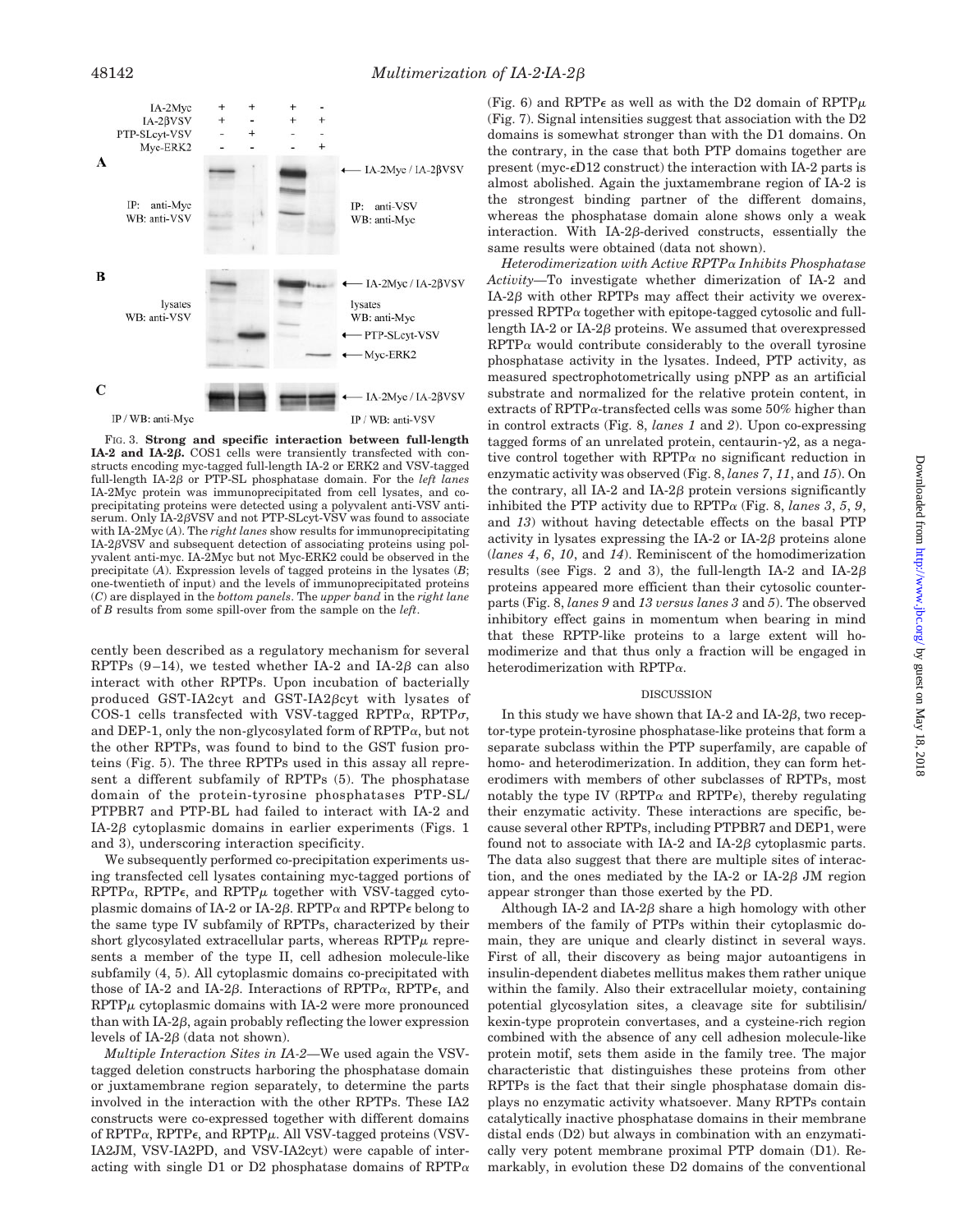FIG. 4. **The juxtamembrane region of IA-2 displays highest affinity for the cytoplasmic domains of IA-2 and IA-2.** COS1 cells were transiently transfected with different VSV- or GFP-tagged domains alone or in combination. Upon immunoprecipitation of the VSV-tagged proteins from cell lysates, the co-precipitating proteins were detected on Western blot with anti-GFP antiserum (*A*). Expression levels of the GFP-tagged (*B*) and the VSV-tagged (*C*) proteins in the lysates are displayed in the *bottom panels*. Note that use of the juxtamembrane region results in strongest signals in *A* and that the overnight incubation results in partial degradation of the GFP-tagged proteins (compare *panels A* and *B*).



FIG. 5. **Interaction of the cytoplasmic domains of IA-2 and**  $IA-2\beta$  with  $RPTP\alpha$ . Bacterially expressed GST, GST-IA2cyt, or GST- $IA2\beta$ cyt were used in pull-down assays on lysates of transiently transfected cells expressing VSV-tagged full-length RPTP $\alpha$ , RPTP $\sigma$ , or DEP-1. Sizes of the bacterially expressed proteins (*B*) and expression levels of the VSV-tagged proteins (*C*) are shown in the *bottom panels*. The two low molecular weight bands visible in the *RPTP* $\sigma$  *lane* correspond to the shed forms (56). For RPTP $\alpha$  both the heavily glycosylated and the non-glycosylated form are present in the lysate (*C*) but only the non-glycosylated form associates detectably with the GST fusion proteins, as witnessed by Western blotting (*A*). Size markers are indicated on the *right* in *B*.

RPTPs are highly conserved, up to and sometimes even exceeding the level as observed for their active amino-terminal domains. Also, IA-2 and IA-2 $\beta$  are extremely well conserved, recently underscored by the identification of homologous proteins in *Caenorhabditis elegans*, *Drosophila*, and Zebrafish (48,  $(49)^2$ 

To explain this conservation one could envision that D2 domains may have phosphatase activity toward specific, still unidentified substrates. For IA-2 and IA-2 $\beta$ , this is rather unlikely in view of the substitution of several essential amino acid residues within their PTP-like domain. Alternatively, the putative enzymatic activity may be quite different from dephosphorylating phosphotyrosine residues. Sequence alignments reveal that, besides the homology to PTPs, there is an even higher similarity to the myotubularin family of proteintyrosine phosphatases and the tumor suppressor PTEN in the core region of the IA-2 and IA-2 $\beta$  PTP domain. For PTEN and



B

 $\mathbf C$ 

lysates

lysates WB: anti-VSV

WB: anti-myc

FIG. 6. Binding of IA-2 to PTP domains in RPTPa. COS1 cells were transiently transfected with the VSV-tagged cytoplasmic domains of IA-2 or IA-2 $\beta$ , the myc-tagged catalytically active D1 phosphatase domain of RPTP $\alpha$  that included the so-called wedge or its enzymatic inactive D2 domain in various combinations. VSV-tagged proteins were immunoprecipitated from cell lysates, and co-precipitating proteins were detected with polyvalent anti-myc antiserum (*A*). Expression levels of myc-tagged proteins in the lysates (*B*) and the amount of precipitated VSV-tagged proteins (*C*, blot *A* reprobed with polyvalent VSV antiserum) are shown in the *bottom panels*.

the myotubularins a PtdIns-3,4,5- $P_3$  (PT(3)P) phosphatase activity was reported (50, 51), but such an activity for IA-2 and IA-2 $\beta$  is at the moment is purely speculative. Also, the IA-2 and  $IA-2\beta$  cytoplasmic domains may serve an anchoring or scaffolding role that is independent of tyrosine phosphorylation. Recently, the binding of IA-2 to the PDZ domains in  $\beta$ 2-syntrophin and neuronal nitric-oxide synthase as well as to a novel member of the spectrin protein family was reported (35, 37). Additional experiments provided a model in which stimulation of insulin secretion leads to increased mobilization of secretory granules by inducing dissociation of IA-2 from syntrophin complexes and cleavage of IA-2 by calpain (36).

Yet there exist two additional, appealing alternative functions for IA-2 and IA-2 $\beta$  that directly relate to their PTP-like structure. First of all, the IA-2 and IA-2 $\beta$  cytoplasmic moieties may serve merely as phosphotyrosine recognition and binding <sup>2</sup> J. den Hertog, unpublished results. The collection of protein-signaling 2. den Hertog, unpublished results.

myc-alphaD1

myc-alphaD2

VSV-IA2cyt

**VSV-JA2PD** VSV-IA2JM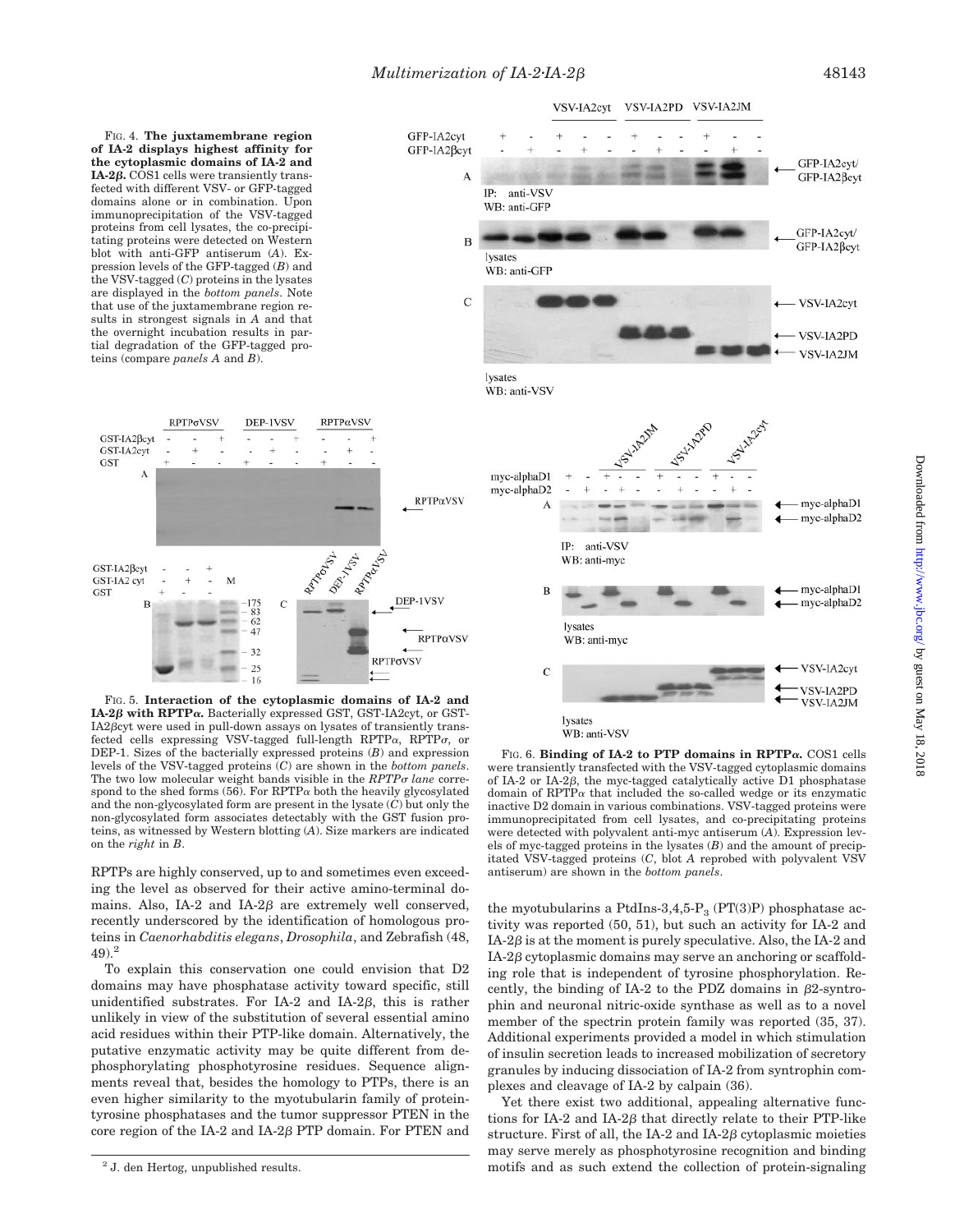FIG. 7. **Interaction between IA-2 and RPTP/RPTP.** COS1 cells were transiently transfected with the VSVtagged juxtamembrane region, phosphatase domain, or the entire cytoplasmic region of IA-2 with or without various myctagged PTP domain combinations from RPTP $\epsilon$  and PTP $\mu$ . IA-2 protein parts were immunoprecipitated from cell lysates with anti-VSV antibody P5D4, and coprecipitating proteins were visualized with polyvalent anti-myc antiserum (*A*). Sizes and levels of the myc-tagged RPTP $\epsilon$ and RPTP $\mu$  proteins in the lysates  $(B)$ and the precipitated VSV-tagged IA-2 proteins (*C*, blot *A* reprobed with polyvalent VSV antiserum) are displayed in the *bottom panels*. The blots shown here represent the result of three independent experiments.





FIG. 8. **Inhibition of RPTP** $\alpha$  phos**phatase activity by IA-2 and IA-2.** COS1 cells were transiently transfected with VSV-tagged RPTP $\alpha$  with or without tagged IA-2, IA-2 $\beta$ , and centaurin- $\gamma$ 2 expression constructs. Lysates were used for Western blotting to determine sizes and levels of the overexpressed tagged proteins (*B* and *C*). Lysates were also used to determine protein-tyrosine phosphatase activity using pNPP as a substrate (*A*) and to assess total protein content for normalization purposes. Results of four independent experiments were collected and used. Equal amounts of RPTP $\alpha$ were found to be present in lysates of transfected cells (*C*; one representative result is shown). Co-expression with IA-2 or IA-2 $\beta$ , but not with control centaurin- $\gamma$ 2, proteins significantly decreased the RPTP $\alpha$  phosphatase activity ( $p < 0.05$ ; indicated by *asterisks*) as compared with that observed in lysates from cells expressing RPTP $\alpha$  alone, which was set to 100%.

modules that have this capability (SH2 and PTB domains) (52). Finally, it may be that, reasoning very much along the line for inactive D2 domains, IA-2 and IA-2 $\beta$  actually regulate the substrate specificity and/or activity of other PTPs.

Although considerable progress has been made, little is known about the regulation of PTP activity. For the cytosolic PTPs, protein modules like the SH2, SH3, FERM, or PDZ domains control the activity by linking them to their specific substrates or to defined cellular compartments (53). For the transmembrane PTPs their extracellular domains are potential regulatory regions through binding of cell surface proteins on opposing cells or of soluble ligands. Evidence that ligand-induced dimerization can regulate PTP activity comes from studies on RPTP $\alpha$  and CD45 (8–12, 54). Initiated by crystal structural data on RPTP $\alpha$  D1 domain dimers (8), several studies have revealed that a so-called inhibitory wedge in the  $RPTP\alpha$ juxtamembrane region causes inactivation of phosphatase activity upon dimerization (10, 54). For CD45 a similar mechanism is apparent (9, 55), and recently a knock-in mouse model demonstrated the *in vivo* effects of inactivating mutations in the wedge region for protein activity (12). In addition, it has been proposed that for RPTP $\alpha$  the D2 domain might regulate the dimerization state by directly binding to D1 with concomitant inhibition of phosphatase activity (14). We found that

IA-2 and IA-2 $\beta$  interact with the RPTP $\alpha$  D2 domain independent of a wedge structure. It is tempting to speculate that IA-2 or IA-2 $\beta$  binding to RPTP $\alpha$ -D2 may change its conformation leading to effects that are reminiscent of the oxidative stressinduced inactivation of RPTP $\alpha$  dimers (17). The IA-2·IA-2 $\beta$ juxtamembrane region mainly contributed for the binding to  $RPTP\alpha/\epsilon/\mu$  (Fig. 6 and 7). This part is also capable of efficiently binding the inactive phosphatase domain of either IA-2 or  $IA-2\beta$  itself (Fig. 4). Fine-tuning of homo-/heterodimerization of  $IA-2<sup>T</sup>IA-2<sup>T</sup>\beta$  and their association with other RPTPs thus could be an important determinant in controlling the activity of RPTP complexes. Indeed, by exploiting lysates from cells overexpressing IA-2 or IA-2 $\beta$  in combination with RPTP $\alpha$ , we could show that at least *in vitro* these PTP-like molecules can regulate RPTP phosphatase activity (Fig. 8).

The homodimerization potential of IA-2 and IA-2 $\beta$  may explain why the affinity for RPTPs appears moderate and the effect on RPTP $\alpha$  activity is limited to some 50% reduction. Part of the protein segments that have an epitope tag in common will inevitably have formed dimers by themselves and thus will not contribute to the detection of co-precipitating proteins or of altered PTP activity. Interestingly, the relative amount of coprecipitated proteins is quite high in the case that full-length IA-2 and IA-2 $\beta$  proteins were used (Fig. 3), and these also were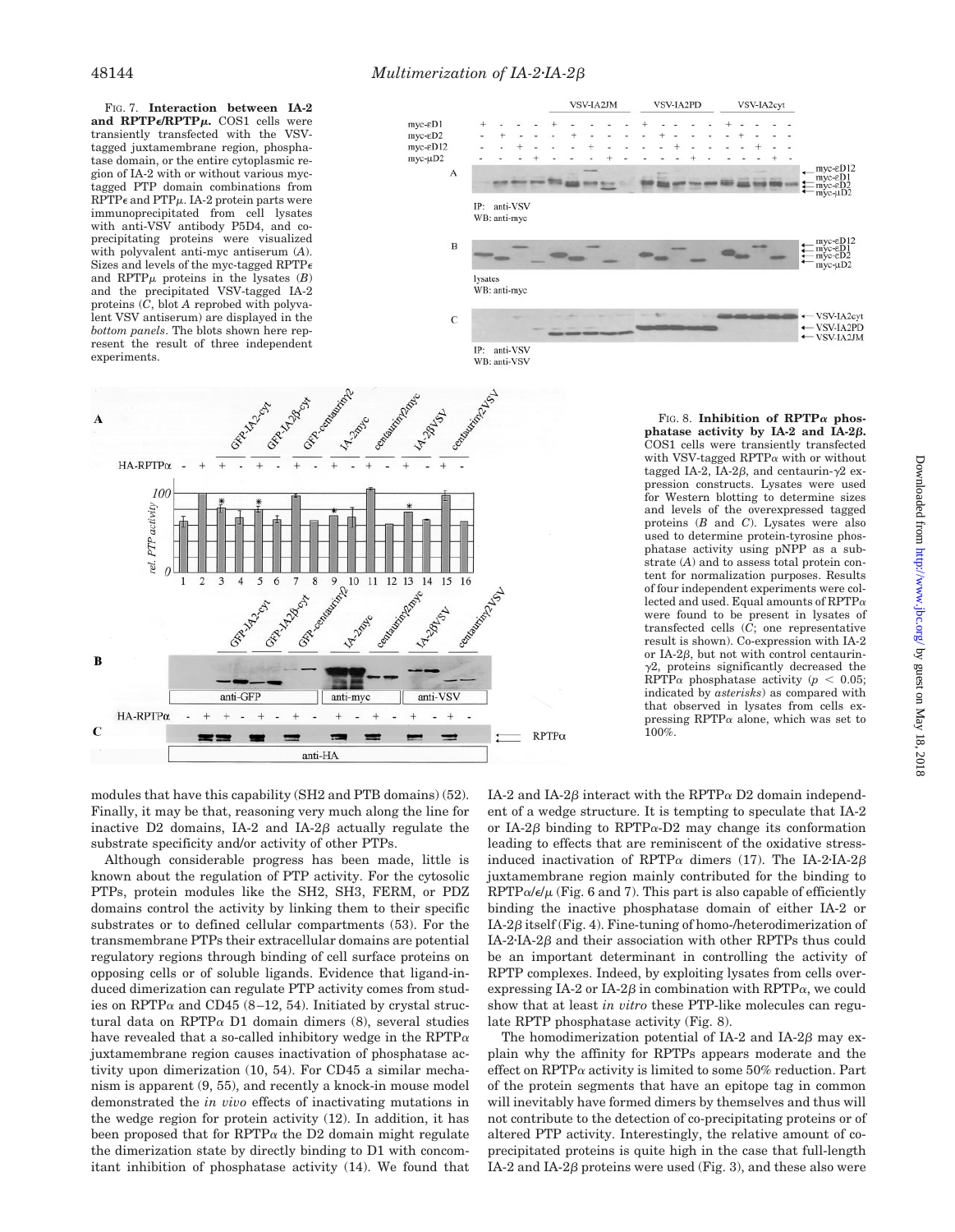more effective than the cytosolic constructs in reducing the  $RPTP\alpha$ -derived phosphatase activity (Fig. 8). Several explanations may account for this. Perhaps the extracellular region and the transmembrane domain contribute to the formation of dimers, in line with findings for RPTP $\alpha$  (54), and even the involvement of an up to now unidentified ligand could be envisioned. In addition, for the full-length transmembrane proteins the effective concentration is much higher, and their freedom of movement is reduced, which in combination may favor dimerization.

The discovery of IA-2 and IA-2 $\beta$  as autoantigens in insulindependent diabetes mellitus has led to a wealth of information concerning the immunological aspects and diagnostic use of these molecules. Only recently some data addressing their physiological function have been presented. We here report the formation of IA-2 and IA-2 $\beta$  homo- and heterodimers as well as their association with other, catalytically active, RPTPs and present evidence for a role of the enzymatically inactive IA-2 and IA-2 $\beta$  proteins in the regulation of RPTP phosphatase activity.

*Acknowledgments—*We thank Michael Christie for generously providing the rabbit polyclonal anti-IA-2 antiserum and Wouter Moolenaar and Ari Elson for kind gifts of  $RPTP\mu$  and  $RPTP\epsilon$  expression constructs, respectively. We are members of the EU-TMR Networks CT1997-00142 (S. G., S. A., J. S., R. L., and W. H.) and CT2000-00085 (J. S., C. B., J. d. H., and W. H.), and we thank Network colleagues for valuable and stimulating discussions.

#### REFERENCES

- 1. Ogata, M., Sawada, M., Fujino, Y., and Hamaoka, T. (1995) *J. Biol. Chem.* **270,** 2337–2343
- 2. Ostman, A., Yang, Q., and Tonks, N. K. (1994) *Proc. Natl. Acad. Sci. U. S. A.* **91,** 9680–9684
- 3. van den Maagdenberg, A. M. J. M., Bächner, D., Schepens, J. T. G., Peters, W., Fransen, J. A. M., Wieringa, B., and Hendriks, W. J. A. J. (1999) *Eur. J. Neurosci.* **11,** 3832–3844
- 4. den Hertog, J. (1999) *Mech. Develop.* **85,** 3–14
- 5. Schaapveld, R. Q. J., Wieringa, B., and Hendriks, W. (1997) *Mol. Biol. Rep.* **24,** 247–262
- 6. Streuli, M., Krueger, N. X., Thai, T., Tang, M., and Saito, H. (1990) *EMBO J.* **9,** 2399–2407
- 7. Schaapveld, R. Q., van den Maagdenberg, A. M., Schepens, J. T., Weghuis, D. O., Geurts van Kessel, A., Wieringa, B., and Hendriks, W. J. (1995) *Genomics* **27,** 124–130
- 8. Bilwes, A. M., den Hertog, J., Hunter, T., and Noel, J. P. (1996) *Nature* **382,** 555–559
- 9. Majeti, R., Bilwes, A. M., Noel, J. P., Hunter, T., and Weiss, A. (1998) *Science* **279,** 88–91
- 10. Jiang, G., den Hertog, J., Su, J., Noel, J., Sap, J., and Hunter, T. (1999) *Nature* **401,** 606–610
- 
- 11. Blanchetot, C., and den Hertog, J. (2000) *FEBS Lett.* **484,** 235–240 12. Majeti, R., Xu, Z., Parslow, T. G., Olson, J. L., Daikh, K. I., Killeen, N., and Weiss, A. (2000) *Cell* **103,** 1059–1070
- 13. Feiken, E., van Etten, I., Gebbink, M. F., Moolenaar, W. H., and Zondag, G. C. (2000) *J. Biol. Chem.* **275,** 15350–15356
- 14. Blanchetot, C., and den Hertog, J. (2000) *J. Biol. Chem.* **275,** 12446–12452
- 15. Majeti, R., and Weiss, A. (2001) *Chem. Rev.* **101,** 2441–2448
- 16. Aricescu, A. R., Fulga, T. A., Cismasiu, V., Goody, R. S., and Szedlacsek, S. E. (2001) *Biochem. Biophys. Res. Commun.* **280,** 319–327
- 17. Blanchetot, C., Tertoolen, L. G. J., and den Hertog, J. (2002) *EMBO J.* **21,** 493–503
- 18. Wishart, M. J., and Dixon, J. E. (1998) *Trends Biochem. Sci.* **23,** 301–306
- 19. Li, Q., Borovitskaya, A. E., DeSilva, M. G., Wasserfall, C., MacLaren, N. K., Notkins, A. L., and Lan, M. S. (1997) *Proc. Assoc. Am. Physicians* **109,** 429–439
- 20. Lan, M. S., Lu, J., Goto, Y., and Notkins, A. L. (1994) *DNA Cell Biol.* **13,** 505–514
- 21. Magistrelli, G., Covini, N., Mosca, M., Lippoli, G., and Isacchi, A. (1995) *Biochem. Biophys. Res. Commun.* **217,** 154–161
- 22. Rabin, D. U., Pleasic, S. M., Shapiro, J. A., Yoo-Warren, H., Oles, J., Hicks, J. M., Goldstein, D. E., and Rae, P. M. (1994) *J. Immunol.* **152,** 3183–3188
- 23. Lu, J., Li, Q., Xie, H., Chen, Z. J., Borovitskaya, A. E., MacLaren, N. K., Notkins, A. L., and Lan, M. S. (1996) *Proc. Natl. Acad. Sci. U. S. A.* **93,** 2307–2311
- 24. Wasmeier, C., and Hutton, J. C. (1996) *J. Biol. Chem.* **271,** 18161–18170
- 25. Chiang, M. K., and Flanagan, J. G. (1996) *Development* **122,** 2239–2250 26. Smith, P. D., Barker, K. T., Wang, J., Lu, Y. J., Shipley, J., and Crompton,
- M. R. (1996) *Biochem. Biophys. Res. Commun.* **229,** 402–411
- 27. Cui, L., Yu, W. P., DeAizpurua, H. J., Schmidli, R. S., and Pallen, C. J. (1996) *J. Biol. Chem.* **271,** 24817–24823
- 28. Magistrelli, G., Toma, S., and Isacchi, A. (1996) *Biochem. Biophys. Res. Commun.* **227,** 581–588
- 29. Lim, K. L., Kolathkar, P. R., Ng, K. P., Ng, C. H., and Pallen, C. J. (1998) *J. Biol. Chem.* **273,** 28986–28993
- 30. Buist, A., Zhang, Y.-L., Keng, Y.-F., Wu, L., Zhang, Z.-Y., and den Hertog, J. (1999) *Biochemistry* **38,** 914–922
- 31. Nam, H. J., Poy, F., Krueger, N. X., Saito, H., and Frederick, C. A. (1999) *Cell* **97,** 449–457
- 32. Solimena, M., Dirkx, R., Hermel, J.-M., Pleasic-Williams, S., Shapiro, J. A., Caron, L., and Rabin, D. U. (1996) *EMBO J.* **15,** 2102–2114
- 33. Cui, L., Yu, W. P., and Pallen, C. J. (1998) *J. Biol. Chem.* **273,** 34784–34791 34. Hermel, J.-M., Dirkx, R., and Solimena, M. (1999) *Eur. J. Neurosci.* **11,** 2609–2620
- 35. Ort, T., Maksimova, E., Dirkx, R., Kachinsky, A. M., Berghs, S., Froehner, S. C., and Solimena, M. (2000) *Eur. J. Cell Biol.* **79,** 621–630
- 36. Ort, T., Voronov, S., Guo, J., Zawalich, K., Froehner, S. C., Zawalich, W., and Solimena, M. (2001) *EMBO J.* **20,** 4013–4023
- 37. Berghs, S., Aggujaro, D., Dirkx, R., Maksimova, E., Stabach, P., Hermel, J.-M., Zhang, J.-P., Philbrick, W., Slepnev, V., Ort, T., and Solimena, M. (2000) *J. Cell Biol.* **151,** 985–1001
- 38. Wasmeier, C., and Hutton, J. C. (1999) *Biochem. J.* **341,** 563–569
- 39. Gross, S., Knebel, A., Tenev, T., Neininger, A., Gaestel, M., Herrlich, P., and Bohmer, F. D. (1999) *J. Biol. Chem.* **274,** 26378–26386
- 40. Cuppen, E., Gerrits, H., Pepers, B., Wieringa, B., and Hendriks, W. (1998) *Mol. Biol. Cell* **9,** 671–683
- 41. Gyuris, J., Golemis, E., Chertkov, H., and Brent, R. (1993) *Cell* **75,** 791–803 42. Kreis, T. E. (1986) *EMBO J.* **5,** 931–941
- 43. Kari, B., Lussenhop, N., Goertz, R., Wabuke-Bunoti, M., Radeke, R., and Gehrz, R. (1986) *J. Virol.* **60,** 345–352
- 44. Cuppen, E., van Ham, M., Wansink, D. G., de Leeuw, A., Wieringa, B., and Hendriks, W. (2000) *Eur. J. Cell Biol.* **79,** 283–293
- 45. Frangioni, J. V., and Neel, B. G. (1993) *Anal. Biochem.* **210,** 179–187
- 46. Felberg, J., and Johnson, P. (1998) *J. Biol. Chem.* **273,** 17839–17845
- 47. Wallace, M. J., Fladd, C., Batt, J., and Rotin, D. (1998) *Mol. Cell. Biol.* **18,** 2608–2616
- 48. Cai, T., Krause, M. W., Odenwald, W. F., Toyama, R., and Notkins, A. L. (2001) *Diabetologia* **44,** 81–88
- 49. Zahn, T. R., MacMorris, M. A., Dong, W., Day, R., and Hutton, J. C. (2001)
- *J. Comp. Neurol.* **429,** 127–143
- 50. Maehama, T., and Dixon, J. E. (1999) *Trends Cell Biol.* **9,** 125–128 51. Taylor, G. S., Maehama, T., and Dixon, J. E. (2000) *Proc. Natl. Acad. Sci.*
- *U. S. A.* **97,** 8910–8915
- 52. Pawson, T., and Scott, J. D. (1997) *Science* **278,** 2075–2080
- 53. Mauro, L. J., and Dixon, J. E. (1994) *Trends Biochem. Sci.* **19,** 151–155
- 54. Jiang, G., den Hertog, J., and Hunter, T. (2000) *Mol. Cell. Biol.* **20,** 5917–5929
- 55. Desai, D. M., Sap, J., Schlessinger, J., and Weiss, A. (1993) *Cell* **73,** 541–554 56. Aicher, B., Lerch, M., Müller, T., Schilling, J., and Ullrich, A. (1997) *J. Cell Biol.* **138,** 681–696